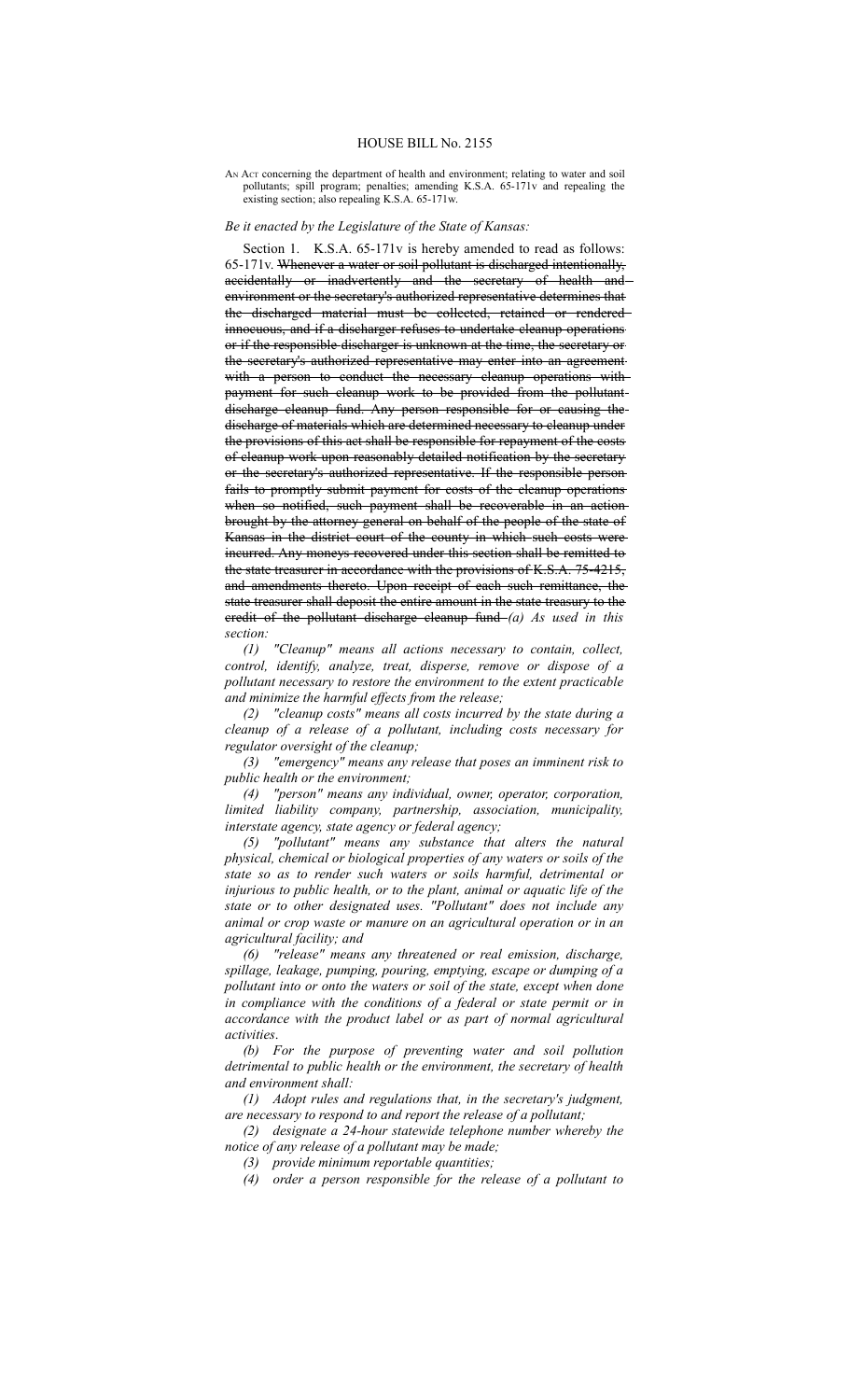*perform a cleanup of the release; and*

*(5) take necessary action to perform a cleanup of a release if the person responsible for the release cannot be identified within a reasonable period of time.*

*(c) The secretary may:*

*(1) Provide technical guidance, oversight and assistance to other state agencies, political subdivisions of the state and other persons for the cleanup of and response to the release of a pollutant;*

*(2) take necessary action to perform a cleanup of a release of a pollutant if a person responsible for the release fails to take reasonable actions required by the secretary to perform a cleanup of the release; and*

*(3) perform a cleanup of a release of a pollutant if the release poses an emergency.*

*(d) (1) Whenever a pollutant is released intentionally, accidentally or inadvertently, the person responsible for the release shall be responsible for the cleanup of the release.*

*(2) The person responsible for the release of any pollutant, regardless of phase or physical state, shall give notice to the department of health and environment when the release exceeds reportable quantities.*

*(3) The person responsible for the release shall be responsible for repayment of the cleanup costs incurred by the department upon reasonably detailed notice by the secretary or the secretary's designee. If the responsible party fails to submit payment for costs of the cleanup operations promptly after giving notice, repayment costs shall be recoverable in an action brought by the attorney general in the district court of the county where such costs were incurred.*

*(e) (1) Upon a finding that a person has violated any provision of this section or rules and regulations or orders adopted hereunder, the secretary may impose a penalty not to exceed \$5,000. In the case of a continuing violation, the maximum penalty shall not exceed \$15,000.*

*(2) Any moneys recovered under this section shall be remitted to the state treasurer in accordance with K.S.A. 75-4215, and amendments thereto. Upon each such remittance, the state treasurer shall deposit the entire amount in the state treasury to the credit of the emergency response activities account in the natural resources damages trust fund established pursuant to K.S.A. 75-5672(f), and amendments thereto.*

*(3) No penalty shall be imposed except after notice of the violation and an opportunity for a hearing upon the written order of the secretary issued to the person who committed the violation. The order shall state the violation, the penalty to be imposed and the right to request a hearing. The request for a hearing shall be in writing, directed to the secretary and filed with the secretary within 15 calendar days after service of such order. Hearings under this subsection shall be conducted in accordance with the Kansas administrative procedure act.*